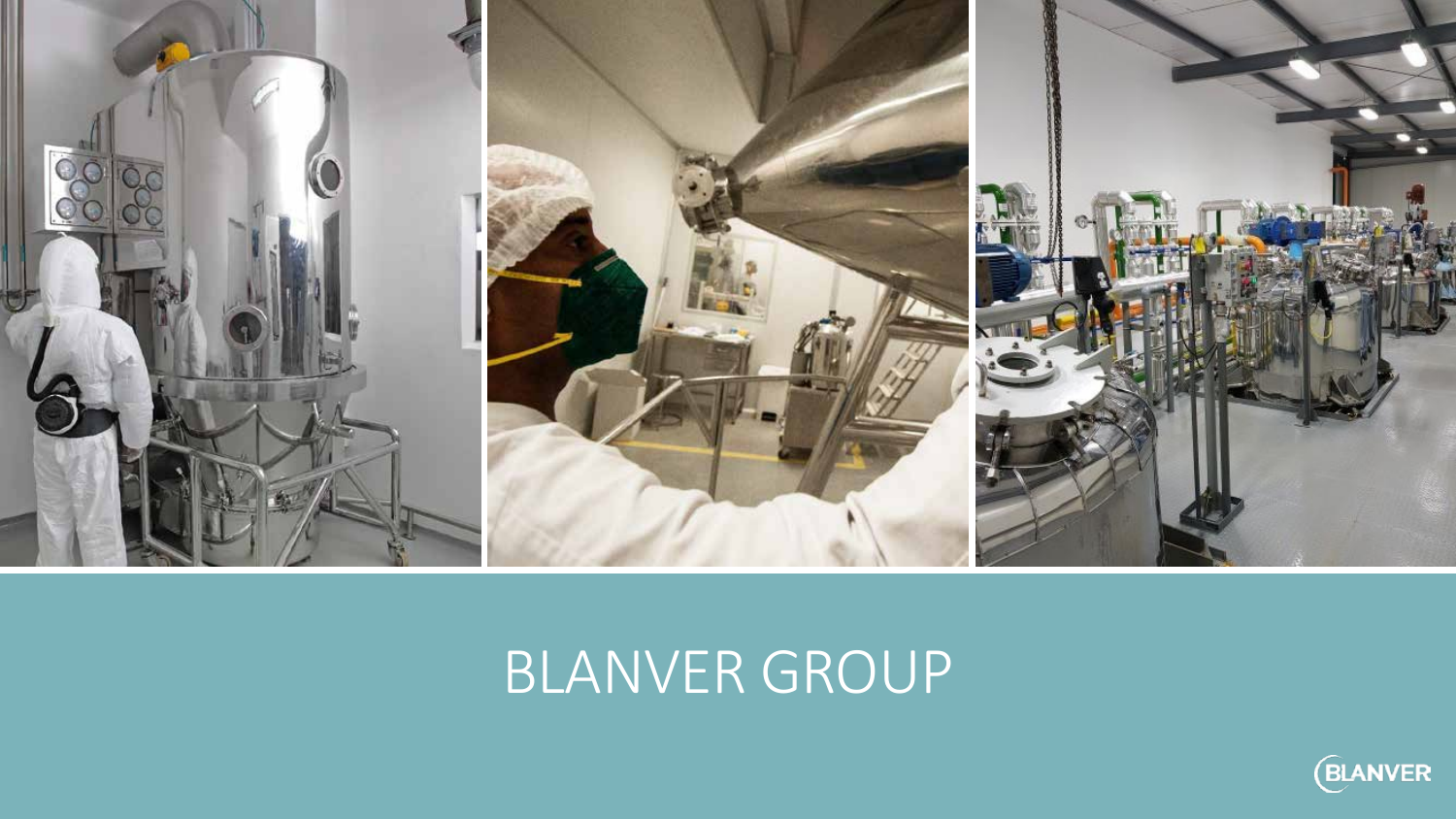# AGENDA

- **Our Profile**
- **Company History**
- **Pharmacovigilance and Quality**
- **Units** 
	- Active Pharmaceutical Ingredients API

**BLANVER** 

- Pharmaceutical
- Oncology & Hematology BU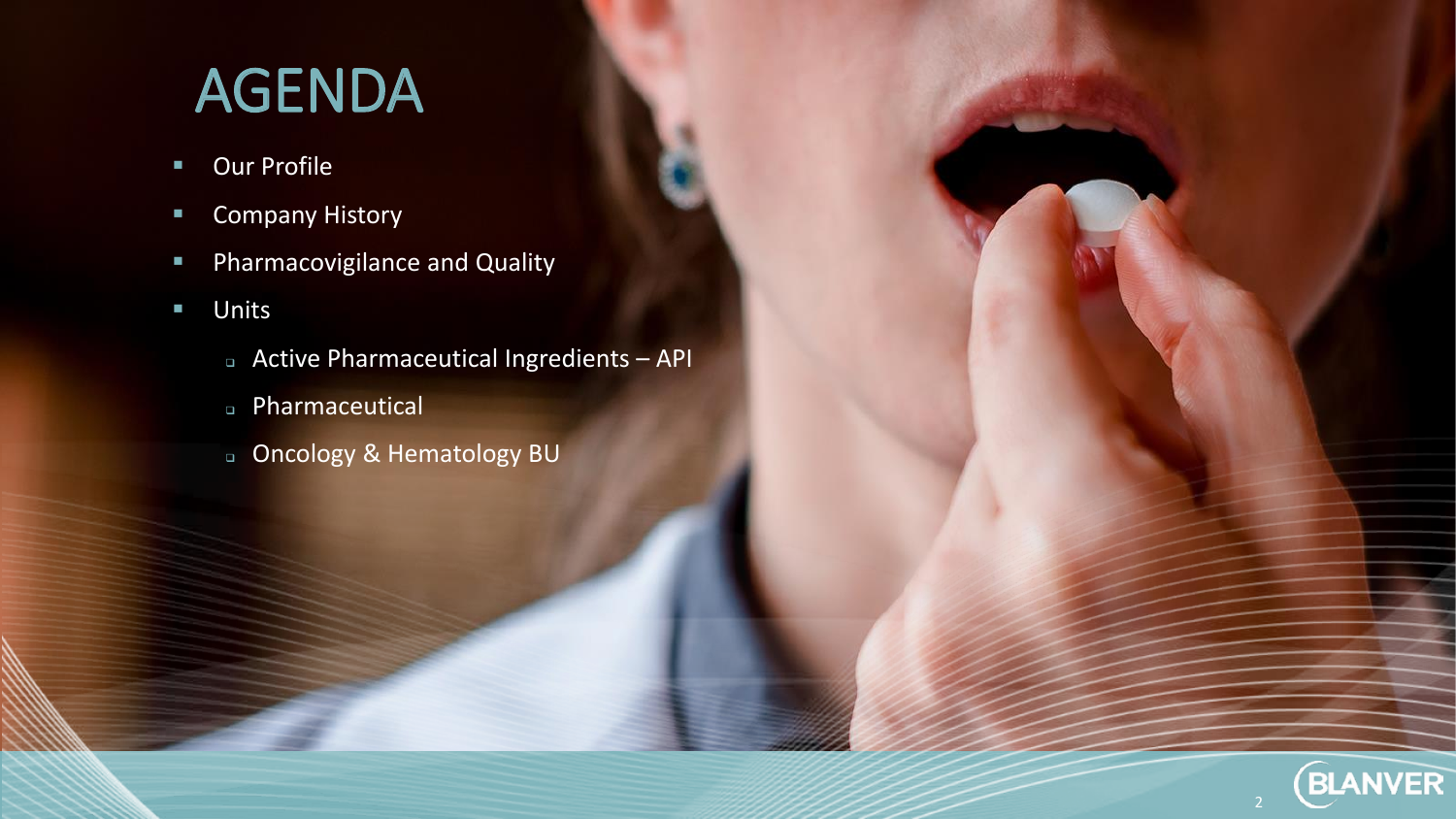### OUR PROFILE

### **We develop, manufacture and commercialize APIs and medicines**

**Net Revenues 2018:** 73 MM USD **Sales Forecast 2019:** 74 MM USD

- 300 employees
- 35 years in the market
- **Segments:** HIV & Hepatitis, Oncology & Hematology
- Relevant expertise in the public market access
- **Compliance-driven:** follows Corporate Governance, rules, practices and processes (Board of Directores, third-party audit, etc.)







**INSTITUTIONAL COMPLIANCE**



#### **Expanding patient access to innovative treatments**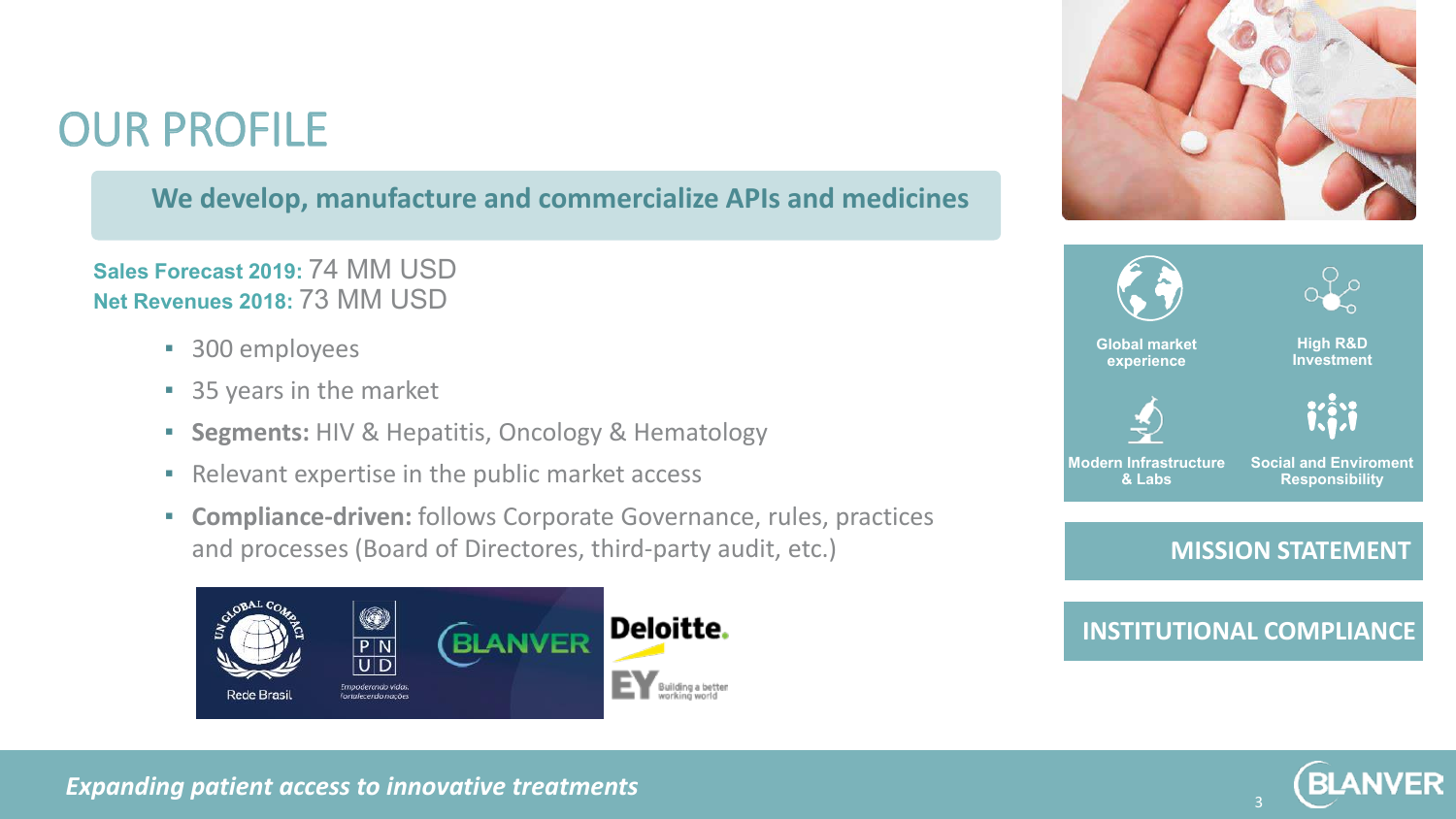

**Our Business** 

Finished Dosage Formulations and Raw Materials for Pharmaceutical **Industry** 



*Global Market experience*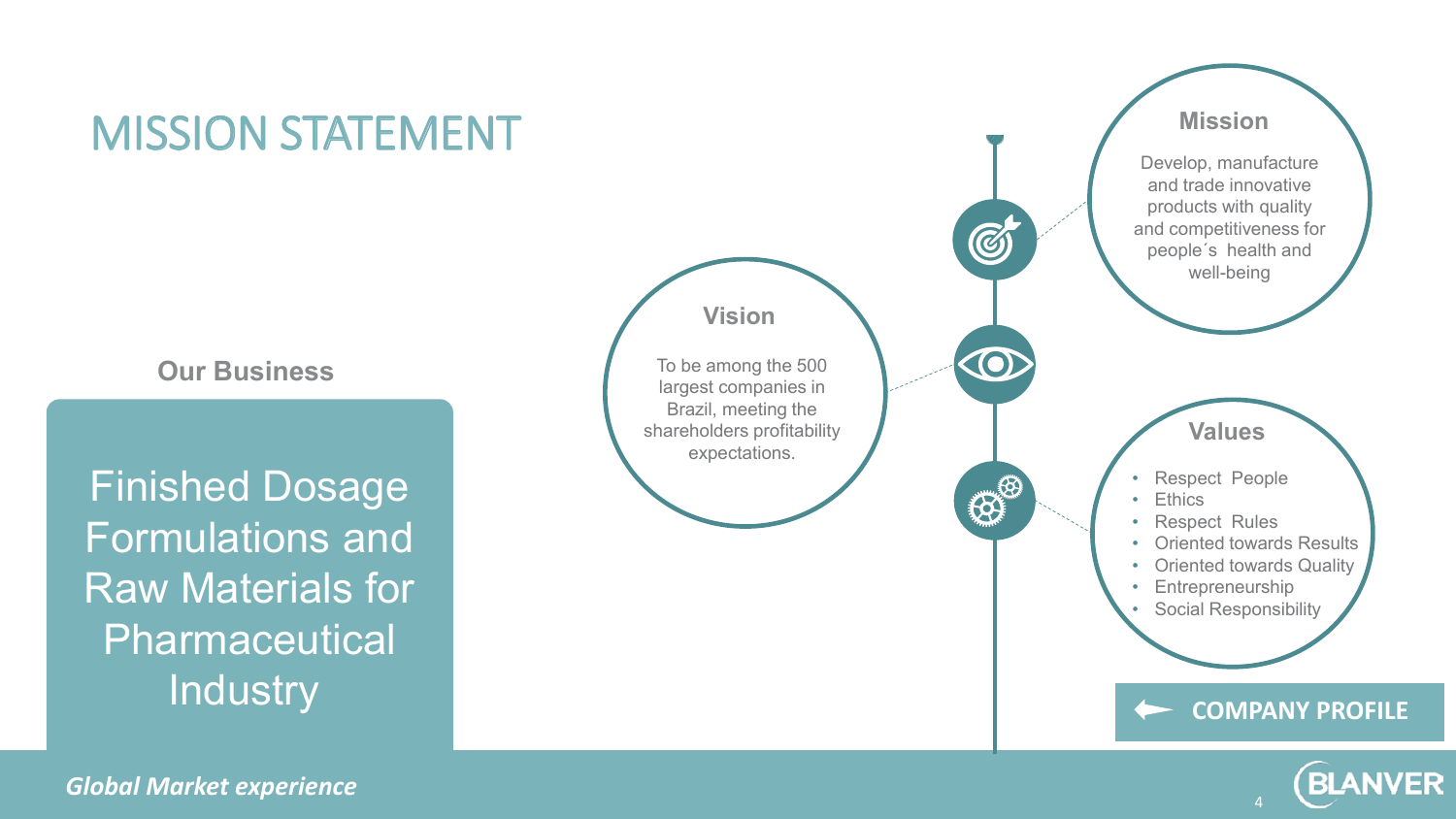#### **COMPANY PROFILE**

**BLANVER** 



INSTITUTIONAL **COMPLIANCE** 

Compliance-driven with environment control

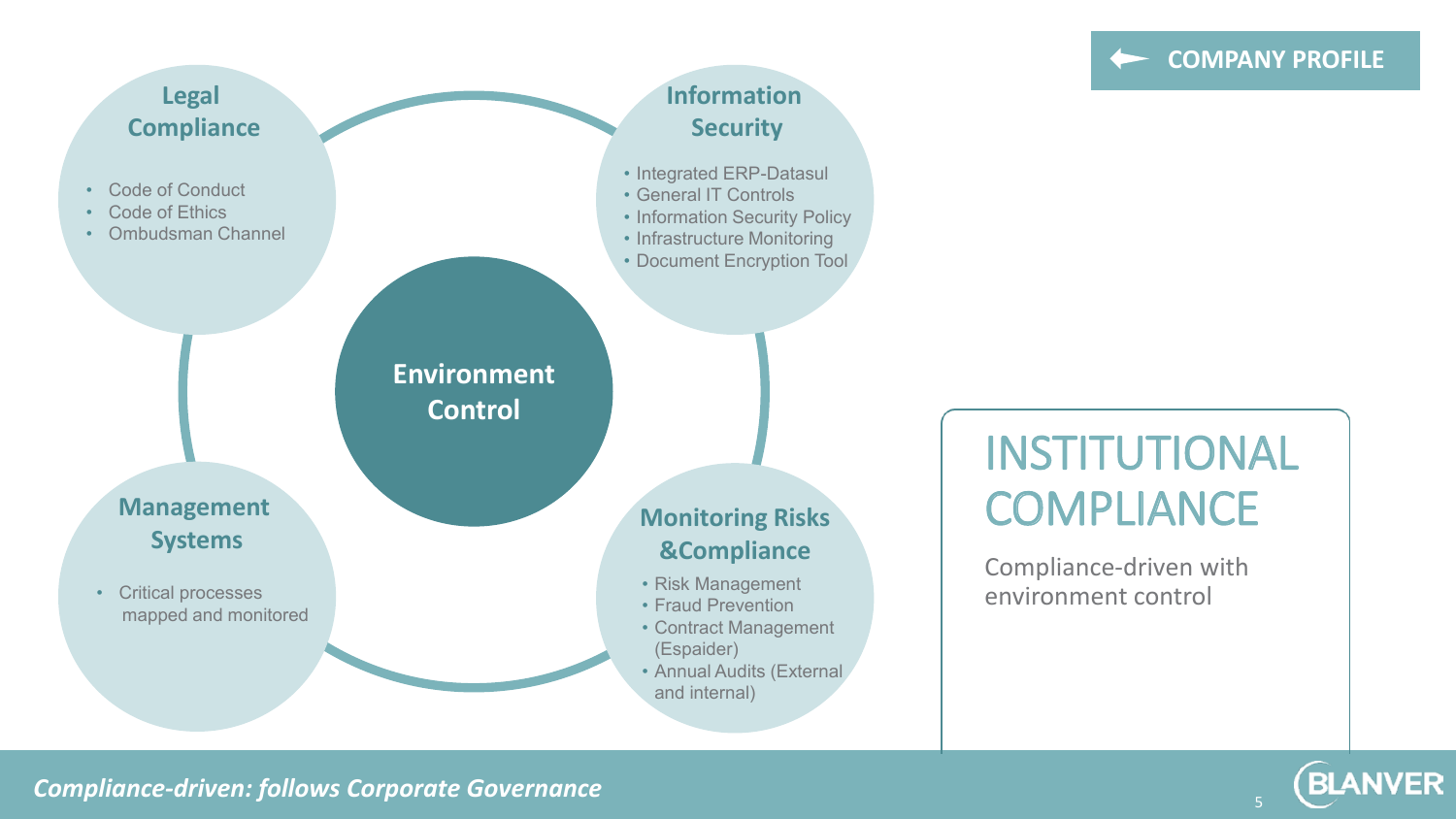



*35 years in the market*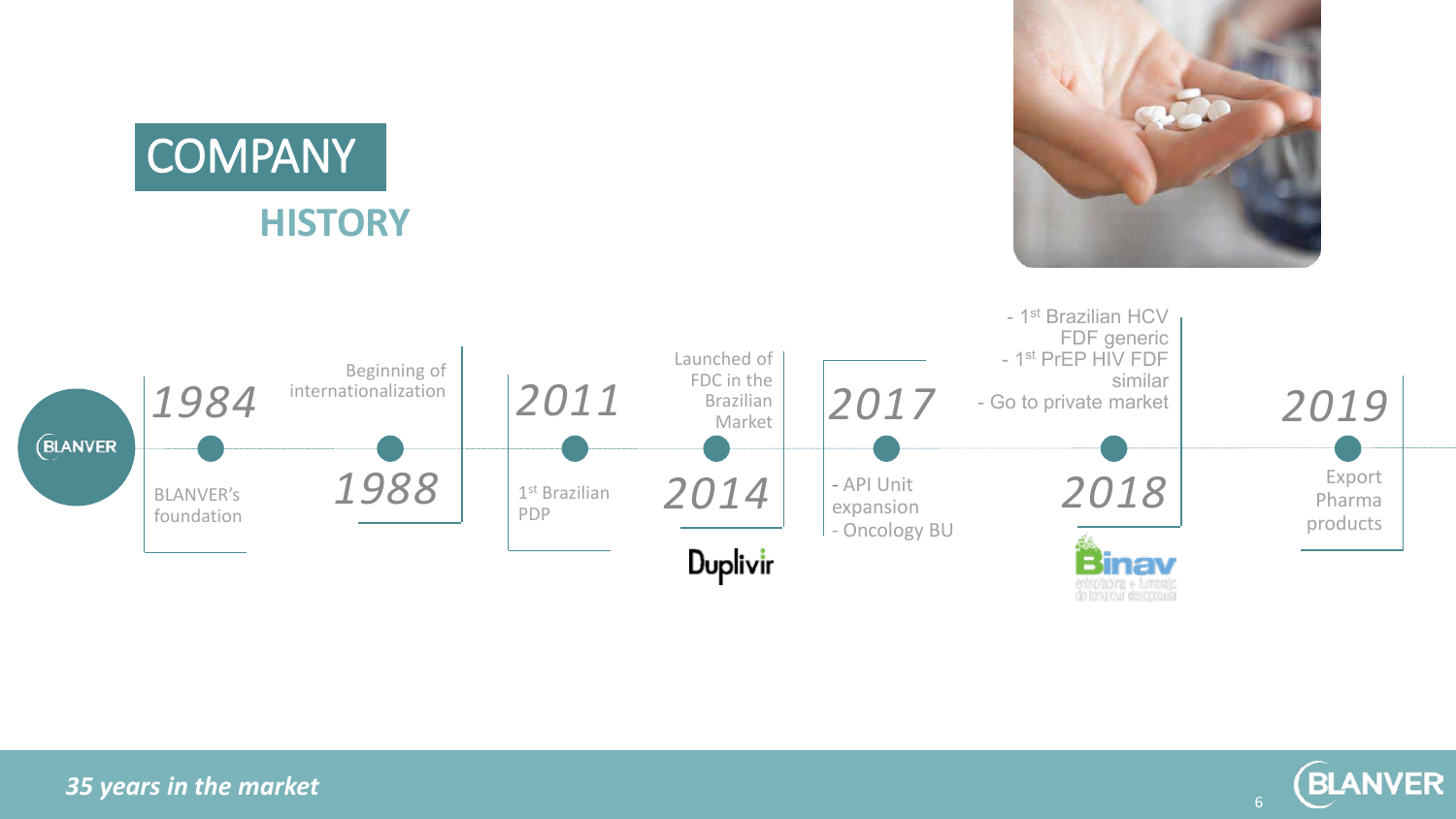

**BLANVER** 

### PHARMACOVIGILANCE AND QUALITY



*Relevant expertise in the public market access*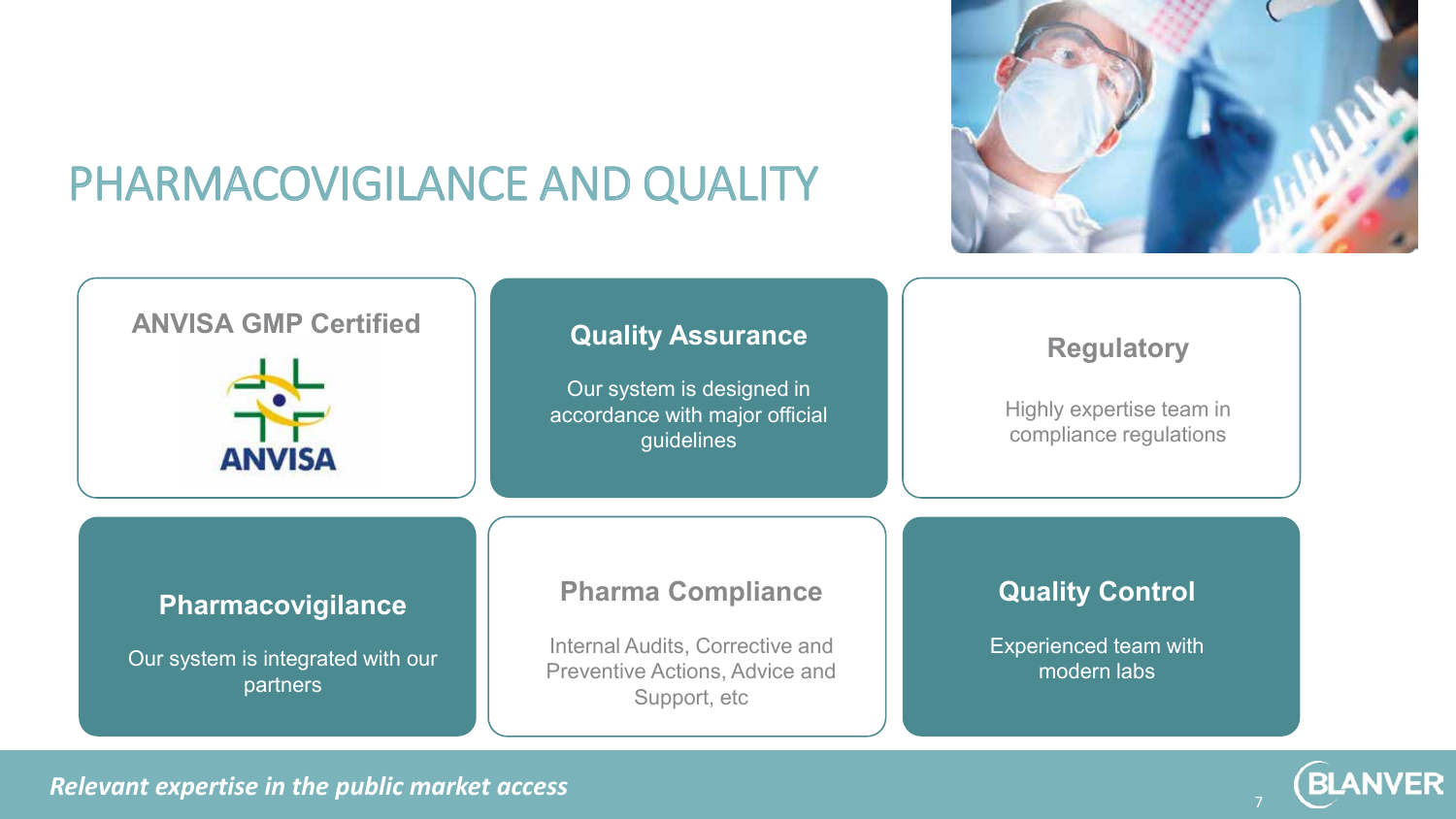

- ICH and Pharmacopoeia
- Dedicated R&D team for new developments
- A decade of experience in the local market with synthetic niche products in the areas of HIV and CNS
- **Launch of internationalization**



**INDAIATUBA - SP**

8

- Adequate industrial plant GMP ANVISA
- Excellence in the IFA development of technologies and production processes
- Plant with international quality standards
- Local independent partners

#### **PORTFOLIO**

- Tenofovir Fumarate Desoproxil
- Lamivudine
- Olanzapine
- Entricitabine (under development)



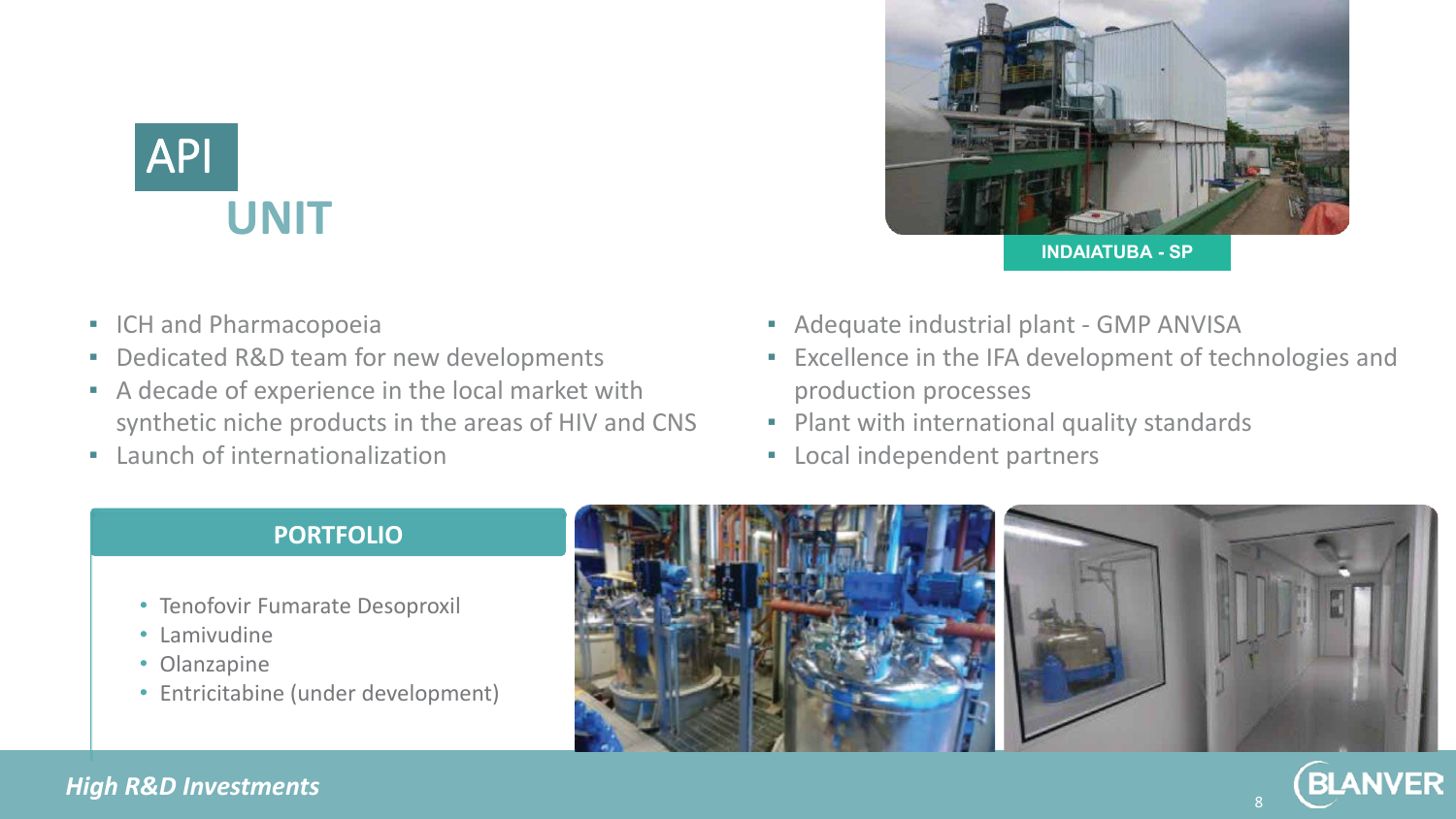## PHARMACEUTICAL

### **UNIT**

- Dedicated structure and high R&D Investment
- **Focus in the segments:** Antiretroviral, Hepatitis and Oncology
- **Production:** Total capacity of 2 billion units/year
- Expertise in public market, with 7 PDPs Productive Development Partnership, supplying strategic products to the population.
	- $\sqrt{1}$  PDP concluded + 6 PDP in progress



- Adequate industrial plant GMP ANVISA
- **Internationalization Plan:** Licensing out of our HIV Platform in priority regions: Latin America and Europe, to increase production scale, enhance access to medicines, market diversification and knowledge exchange
- **International GMP Plan:** EU GMP, WHO, Health Canada and FDA

#### **PRODUCTS** • Tenofovir Disoproxil Fumarate • Tenofovir Disoproxil Fumarate + Lamivudine • Raloxifene • Tenofovir Disoproxil Fumarate + Emtricitabine • Sofosbuvir **PIPELINE** • BVH0311 - **status:** Q1 2020 • BVH0616 - **status:** Q1 2020 • BVH1018 - **status:** prospection • BVH1114 - **status:** prospection • BCV1215 - **status:** prospection

• BCV1118 - **status:** prospection



9

**BLANVER** 

#### *Modern Infrastructure & Labs*